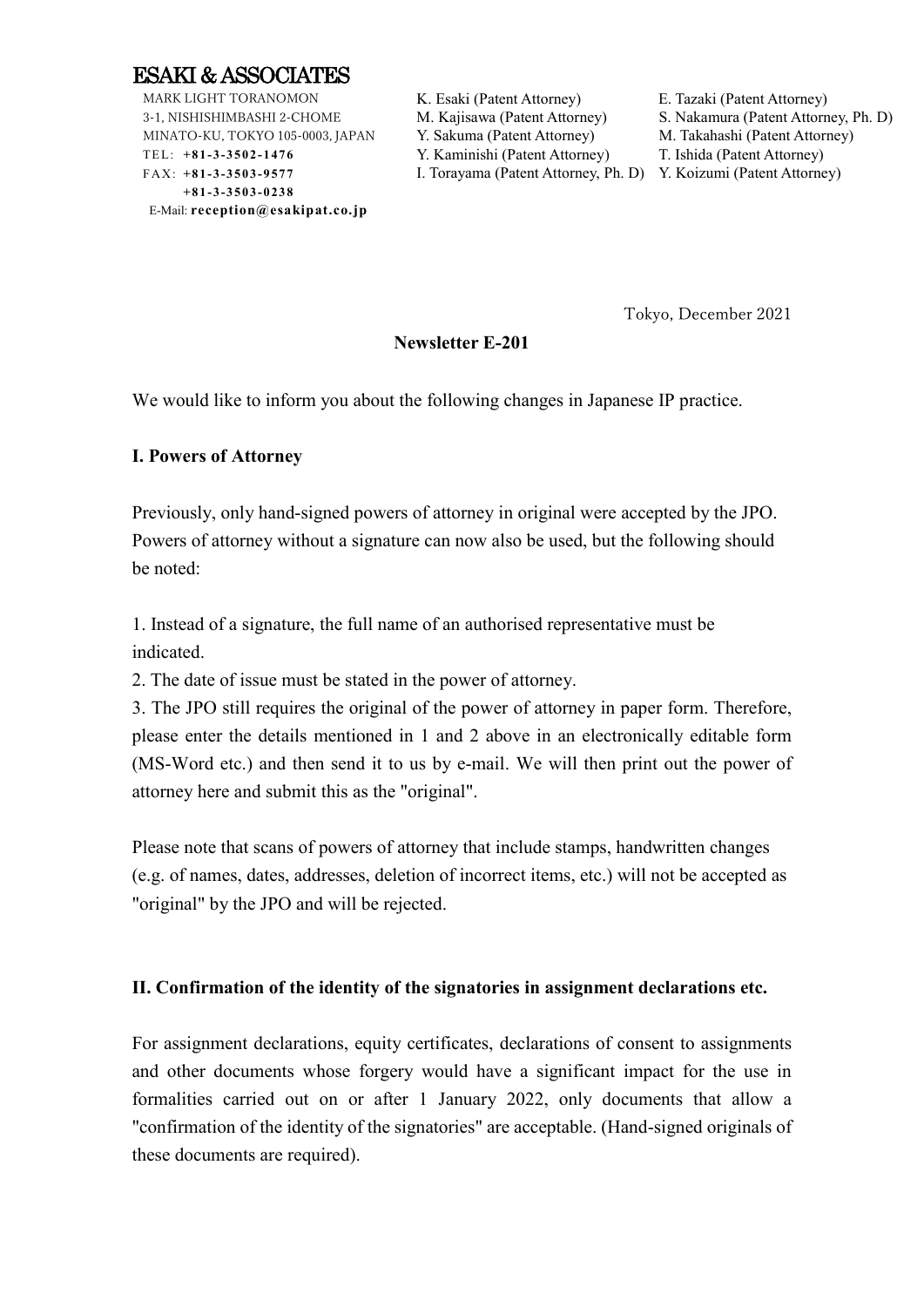For this purpose, it is possible a) to indicate on the respective application form to be submitted to the JPO that a verification of the signatory's intentions has been carried out, b) to provide an assignment declaration with certification of the authenticity of the signature, or c) to provide another certification of the signature.

For options b) and c), notarial or other official certification is required, whereas in the case of a) official certification is not required.

Once we have received the client's confirmation in this regard, we would, in the case of option a), state in the application that "Mr. Koushi Esaki, Patent Attorney, as the Japanese representative, has ascertained (if necessary, through the representative there (name)) the intention in signing the transfer declaration etc. of (date), signed by (name)", which would validate the use of the transfer declaration etc. in the formalities.

## **III. Registration fees and annuities/renewal fees for patents and trademarks**

For registration fees and annuities/renewal fees for patents and trademarks paid on or after 1 April 2022, an increase of the official fees is intended, as shown in the attached list.

For payments made by 31 March 2022, the current fees will still apply.

## Concerning the registration fees and annuities for patents:

It is possible to pay the fees for several years collectively. In this case, we would reduce our usual fee of JPY20,000/year (charged if annuities are paid annually) for the additional years to JPY10,000/year.

## Concerning the renewal of trademarks:

If the period within which renewal formalities are possible  $(=\sin \theta)$  months before the expiry date of the trademark) starts before or on 31 March 2022 and renewal is requested by 31 March 2022, the current official fees would apply for said renewal.

In this case, our fees will be JPY65,000 for one class and JPY10,000 for each additional class.

(If one or more classes are cancelled on renewal, we take the liberty of charging an additional JPY20,000 for this, irrespective of the number of classes to be cancelled).

In order to be able to pay registration fees, annuities for patents or apply for renewal of trade marks at the current more favourable official fees, should this be desired, please send us your instructions **by 21 March 2022**.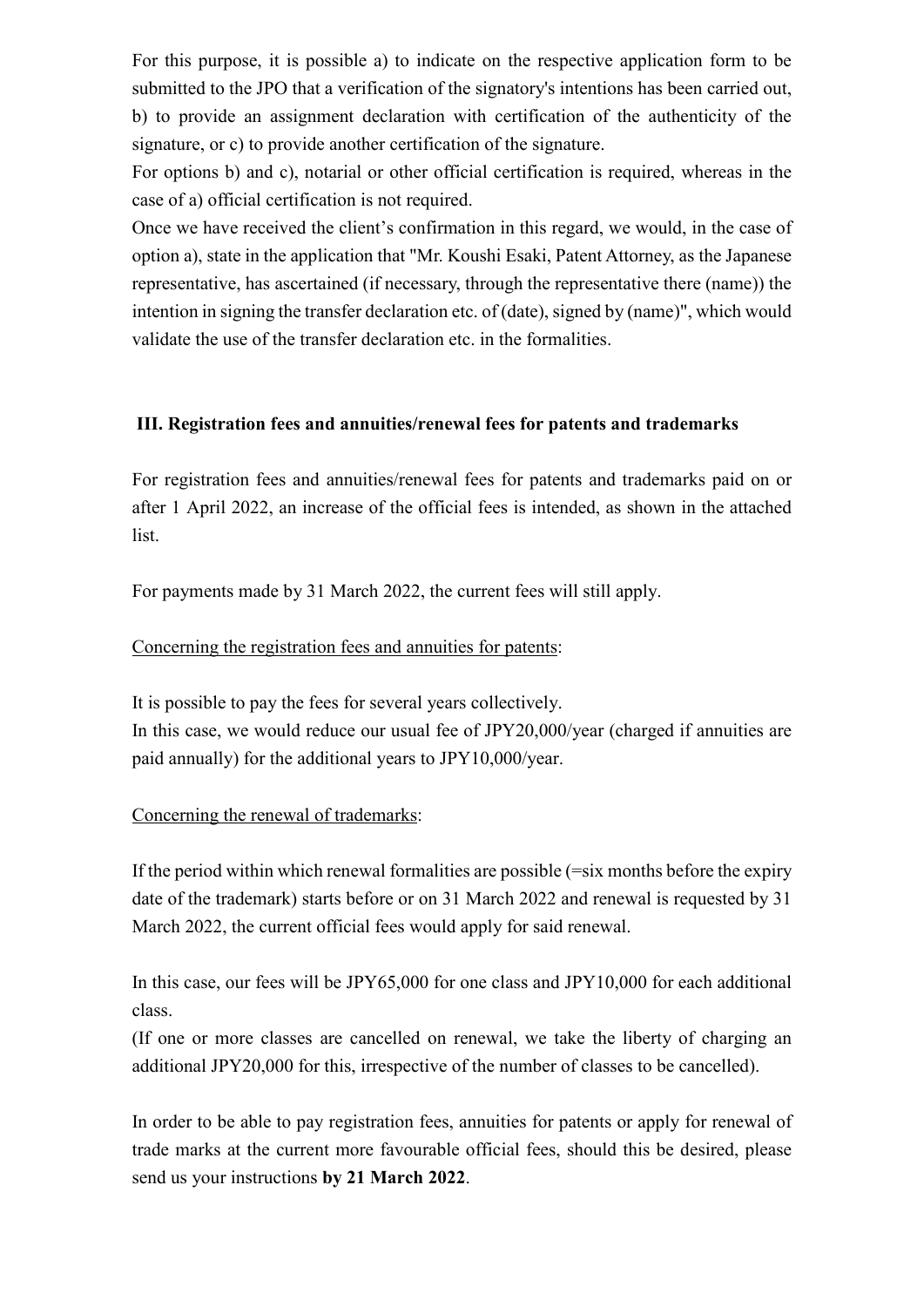## **IV. Further changes**

Please refer to the attached leaflet from the JPO. If you have any questions, please do not hesitate to contact us.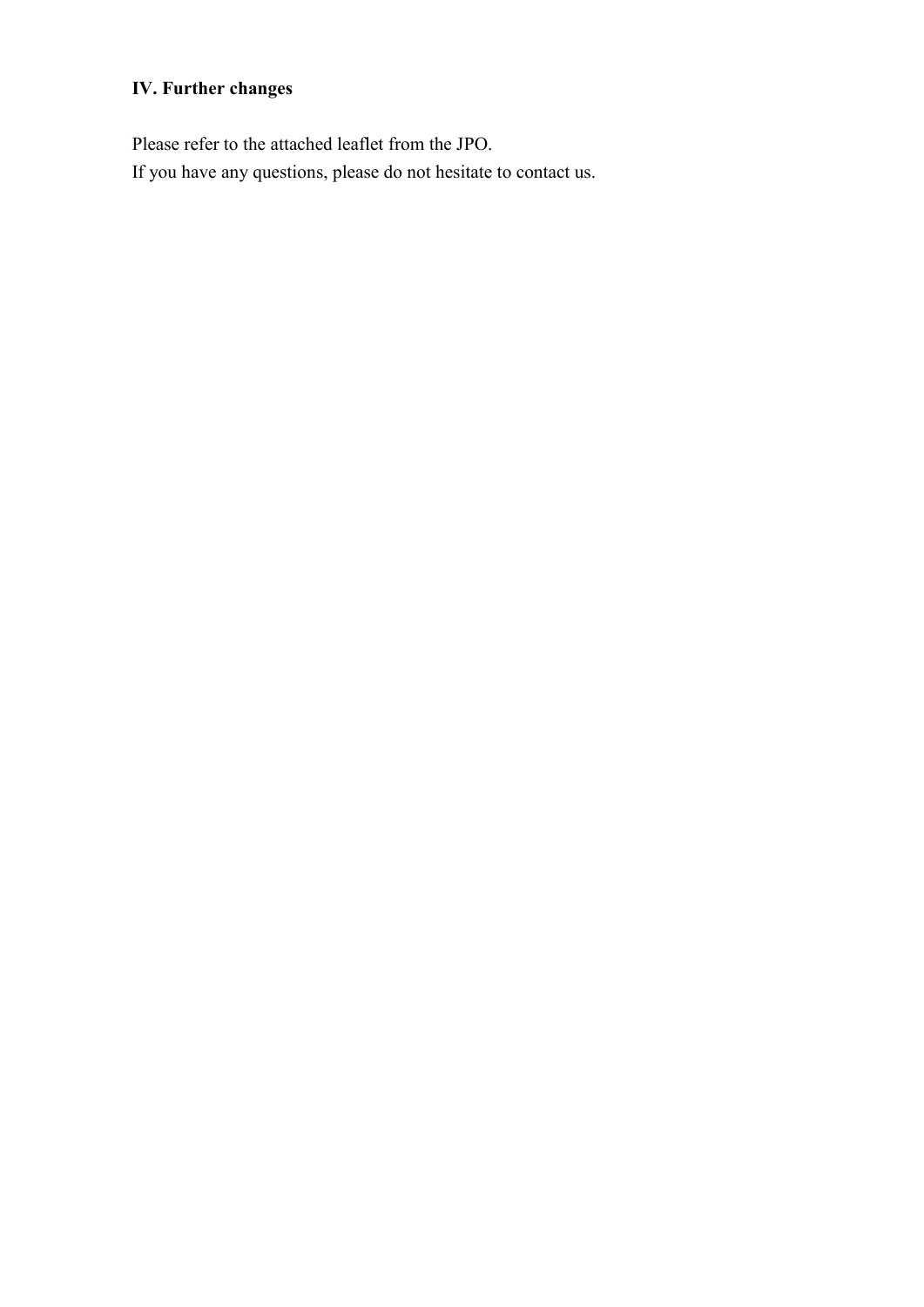## **Revised Official Fees for payments made on or after 1 April 2022**

## **Patents**

|                                   | <b>Current Fee</b>             | <b>Revised Fee</b>             |
|-----------------------------------|--------------------------------|--------------------------------|
| Registration fee (annuities for   | $JPY2,100 + (JPY200/claim)$    | $JPY4,300 + (JPY300/claim)$    |
| $1st - 3rd$ year)                 |                                |                                |
| Annuities for $4th - 6th$ year,   | $JPY6,400 + (JPY500/claim)$    | $JPY10,300 + (JPY800/claim)$   |
| per year                          |                                |                                |
| Annuities for $7th - 9th$ year,   | $JPY19,300 + (JPY1,500/claim)$ | $JPY24,800 + (JPY1,900/claim)$ |
| per year                          |                                |                                |
| Annuities $10th - 25th$ year, per | $JPY55,400 + (JPY4,300/claim)$ | $JPY59,400 + (JPY4,600/claim)$ |
| year                              |                                |                                |

## **Trademarks**

|                                                          | <b>Current Fee</b> | <b>Revised Fee</b> |
|----------------------------------------------------------|--------------------|--------------------|
| Registration fee                                         | JPY28,200/class    | JPY32,900/class    |
| Installment payment $(1st half)$<br>$2nd$ half)          | IPY16,400/class    | JPY17,200/class    |
| Renewal fee                                              | JPY38,800/class    | JPY43,600/class    |
| Installment payment $(1st half)$<br>2 <sup>nd</sup> half | JPY22,600/class    | JPY22,800/class    |
| Registration fee for defensive<br>mark                   | JPY28,200/class    | JPY32,900/class    |
| Renewal fee for defensive<br>mark                        | JPY33,400/class    | JPY37,500/class    |